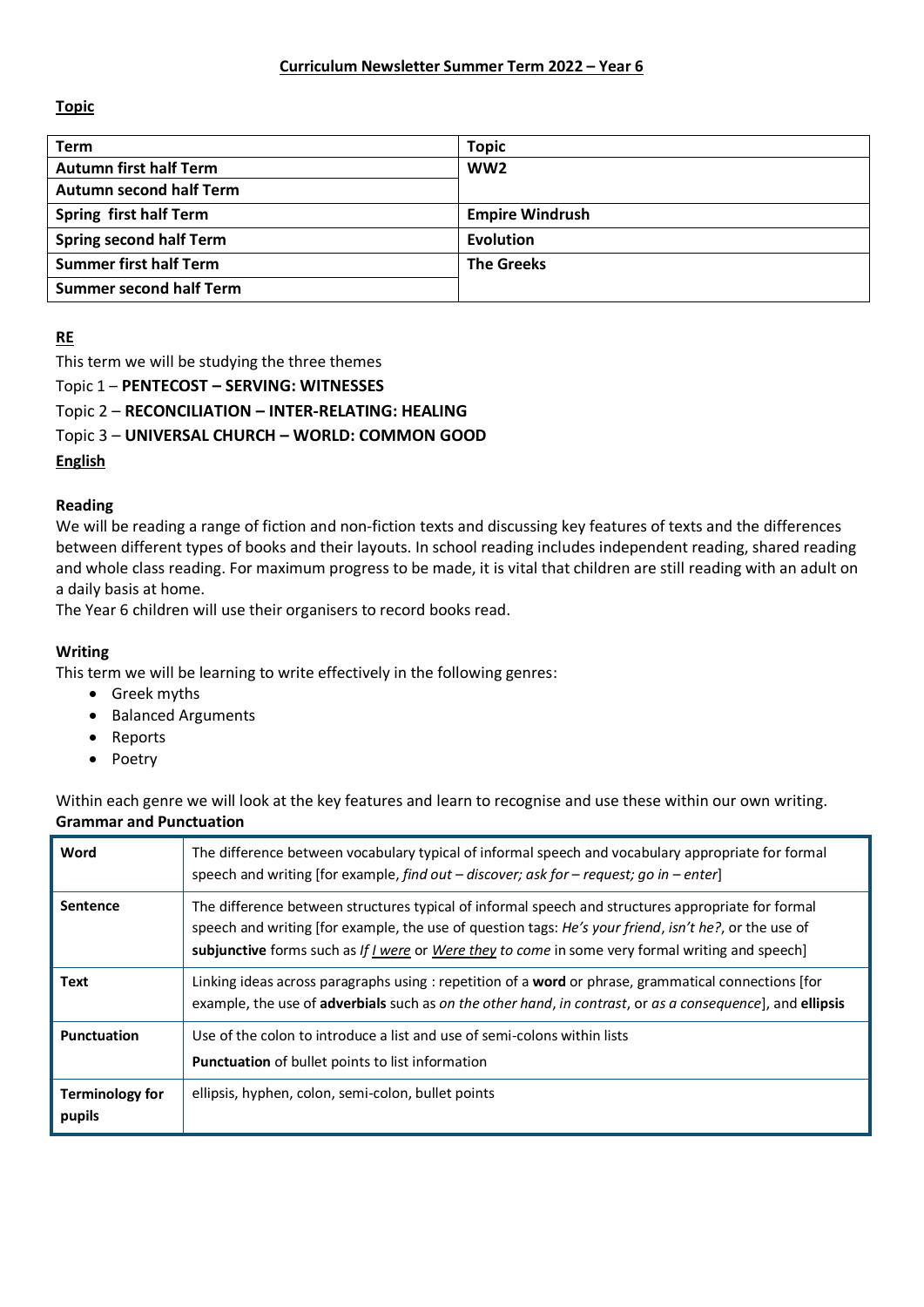#### **Maths**

The National Curriculum for mathematics aims to ensure that all pupils:

become **fluent** in the fundamentals of mathematics, including through varied and frequent practice with increasingly complex problems over time, so that pupils have conceptual understanding and are able to recall and apply their knowledge rapidly and accurately to problems

**reason mathematically** by following a line of enquiry, conjecturing relationships and generalisations, and developing an argument, justification or proof using mathematical language

can **solve problems** by applying their mathematics to a variety of routine and non-routine problems with increasing sophistication, including breaking down problems into a series of simpler steps and persevering in seeking solutions.

This new curriculum contains a greater emphasis on calculation WITHOUT the use of electronic calculators **SUMMER 1**

| Problems involving<br>number                 | • To read, write, order and compare numbers up to 10,000,000 and determine the value of each digit.<br>• To round any whole number to a required degree of accuracy.                                                                |
|----------------------------------------------|-------------------------------------------------------------------------------------------------------------------------------------------------------------------------------------------------------------------------------------|
|                                              | . To use negative numbers in context and calculate intervals across zero.                                                                                                                                                           |
|                                              | • To solve number problems and practical problems that involve all the above.                                                                                                                                                       |
| Adding and subtracting                       | • To perform mental calculations, including with mixed operations and large numbers.                                                                                                                                                |
| large and small                              | • To solve addition and subtraction multi-step problems in contexts, deciding which operations to use and why.                                                                                                                      |
| numbers                                      | • To use estimation to check answers to calculations and determine, in the context of a problem, levels of accuracy.                                                                                                                |
| Long multiplication and                      | • To multiply multi-digit numbers up to 4 digits by a two-digit whole number using                                                                                                                                                  |
| division                                     | the efficient written methods of long multiplication.                                                                                                                                                                               |
|                                              | • To divide numbers up to 4 digits by two digit whole numbers using the efficient written method of long division and interpret<br>remainders as whole number remainders, fractions or by rounding, as appropriate for the context. |
|                                              | • To use estimation to check answers to calculations and determine, in the context of a problem, levels of accuracy.                                                                                                                |
| Working with fractions                       | • To add and subtract fractions with different denominators and mixed numbers, using the concept of equivalent fractions.<br>• To multiply simple pairs of proper fractions, writing the answer in its simplest form.               |
|                                              | • To divide proper fractions by whole numbers.                                                                                                                                                                                      |
| Problems involving<br>percentages, fractions | • To solve problems involving the calculation of percentages of whole numbers or measures and the use of percentages for<br>comparison.                                                                                             |
| and decimals                                 | • To recall and use equivalences between simple fractions, decimals and percentages including in different contexts.                                                                                                                |
| Ratio and proportion                         | • To solve problems involving the relative size of two quantities where missing values can be found by using integer                                                                                                                |
|                                              | multiplication and division facts.                                                                                                                                                                                                  |
|                                              | • To solve problems involving unequal sharing and grouping using knowledge of fractions and multiples.                                                                                                                              |
|                                              | • To solve problems involving similar shapes where the scale factor is known or can be found.                                                                                                                                       |
| <b>SUMMER 2</b>                              |                                                                                                                                                                                                                                     |
| Solving problems                             | • To multiply multi-digit numbers up to 4 digits by a two-digit whole number using                                                                                                                                                  |
| involving money                              | the efficient written method of long multiplication.                                                                                                                                                                                |
|                                              | • To divide numbers up to 4 digits by a two-digit whole number using the efficient written method of long division, and interpret                                                                                                   |
|                                              | remainders as whole number remainders, fractions, or by rounding, as appropriate for the context.                                                                                                                                   |
|                                              | • To perform mental calculations, including with mixed operations and large numbers.                                                                                                                                                |
|                                              | • To use their knowledge of the order of operations to carry out calculations involving the four operations.                                                                                                                        |
|                                              | • To solve addition and subtraction multi-step problems in contexts, deciding which operations and methods to use and why.                                                                                                          |
|                                              | • To solve problems involving addition, subtraction, multiplication and division.                                                                                                                                                   |
|                                              | • To use estimation to check answers to calculations and determine, in the context of a problem, levels of accuracy.                                                                                                                |
| Number puzzles                               | • To express missing number problems algebraically.                                                                                                                                                                                 |
|                                              | • To use simple formulae expressed in words.                                                                                                                                                                                        |
|                                              | • To generate and describe linear number sequences.                                                                                                                                                                                 |
|                                              | • To find pairs of numbers that satisfy number sentences involving two unknowns.                                                                                                                                                    |
|                                              | • To enumerate all possibilities of combinations of two variables.                                                                                                                                                                  |
| Fractions                                    | • To multiply simple pairs of proper fractions, writing the answer in its simplest form                                                                                                                                             |
| with different                               | $(1/4 \div 1/2 = 1/8)$ .                                                                                                                                                                                                            |
| denominators                                 | • To use common factors to simplify fractions; use common multiples to express fractions in the same denomination.                                                                                                                  |
|                                              | • To add and subtract fractions with different denominators and mixed numbers using the concept of equivalent fractions.                                                                                                            |
| Problems involving                           | • To solve problems involving the calculation of percentages of whole numbers or measures such as 15% of 360 and the use of                                                                                                         |
| percentages and                              | percentages for comparison.                                                                                                                                                                                                         |
| decimals                                     | • To recall and use equivalences between simple fractions, decimals and percentages, including in different contexts.                                                                                                               |
| Problems involving                           | • To solve problems involving the calculation and conversion of units of measure, using decimal notation to three decimal places                                                                                                    |
| measures                                     | where appropriate.                                                                                                                                                                                                                  |
|                                              | • To use, read, write and convert between standard units, converting measurements of length, mass, volume and time from a smaller                                                                                                   |
|                                              | unit of measure to a large unit and vice versa, using decimal notation to three decimal places.                                                                                                                                     |
| Using data                                   | • To interpret and construct pie charts and line graphs and use these to solve problems.                                                                                                                                            |
|                                              | • To calculate and interpret the mean as an average.                                                                                                                                                                                |
|                                              |                                                                                                                                                                                                                                     |